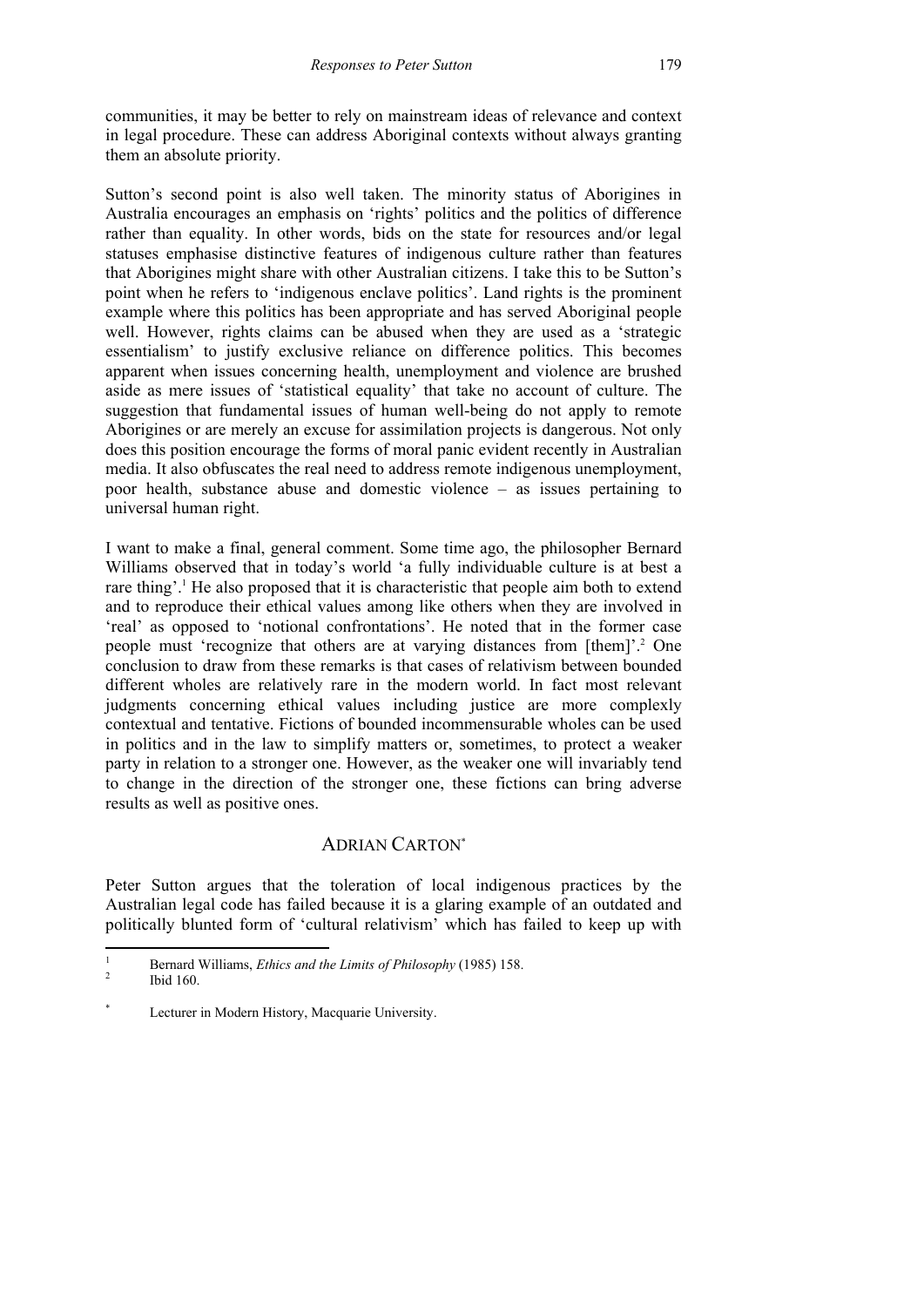new social circumstances. He cites 'pay-back' measures in the Northern Territory, the observance of 'leg-spearings', the rejection of Western medical practices, and the tolerance of male and female circumcisions as examples where social violence is perpetuated under the protection of the law. The question of 'whose' relativism we are talking about here seems to strike at the heart of the argument. However, while there is the call for 'relativism' to be historicised (and revised), the same cannot be said in regard to the logic of Australian law itself which remains curiously free of scrutiny as the major legitimating factor in the dispossession of Aboriginal peoples in the first place.

The controversy of Sutton's argument is not so much in regard to the claim that much social violence has stemmed from the observance of Aboriginal practices and their defence under Australian law. This is a courageous and not irrelevant statement to make. First, because it confronts socially paternalistic attitudes which hinder legal intervention in Aboriginal communities on account that such action is regarded as a form of cultural imperialism. Second, it demonstrates that issues of violence against women or the resistance to medical intervention need to be articulated as part of a new social domain where culturally framed notions of the 'universal' clearly need to be applied to Aboriginal communities.

Articulating the contradiction between the perceived 'universality' of Australian law and the perceived anarchy of 'Aboriginal law' as a reflection of an outdated form of liberal niceness, the historical tensions upon which the colonial state gained its legitimacy seem to be eclipsed. Turning to a parallel global context might also give us more insights into the predicaments of the argument from an historical point of view. In India, for example, British colonial law faced cultural relativism of a much more pervasive and complicated kind and where secular 'human rights' were articulated within a specific political discourse of cultural protection. On the one hand, the British legal campaign against cultural relativism, as seen in the abolition of *sati* (self-immolation of widows) or the banning of child-marriage was enacted to affirm the legitimacy of British law over the 'oriental despotism' of the 'natives'. The rule of colonial law was designed to protect them from the tyranny of their own cultural practices. The legacy of this predicament can be seen today in regard to the contemporary legal approach towards the so-called 'tribal' peoples (or *Adivasis*) whose own cultural practices and tribal laws are observed by an Indian federal legal code. This code has inherited the protectionist structure of British colonial law as the only tool to manage indigenous dispossession in a contemporary context. When liberal ethics were welded to the colonial project in such an intimate way, the postcolonial legal code found itself haunted by its own legacy. The solution to 'leave them to their own devices' is at once neglectful as it is a response to the paralysis of working with a poisoned legal chalice. Sound familiar?

Sutton's prognosis for the future seems bleak indeed without a dialogue on the ways in which the philosophy of the law can disentangle itself from its murky colonial past. Moreover, there is also the question of cultural audience. By blaming both culturally relativist attitudes and Aboriginal communities themselves for the